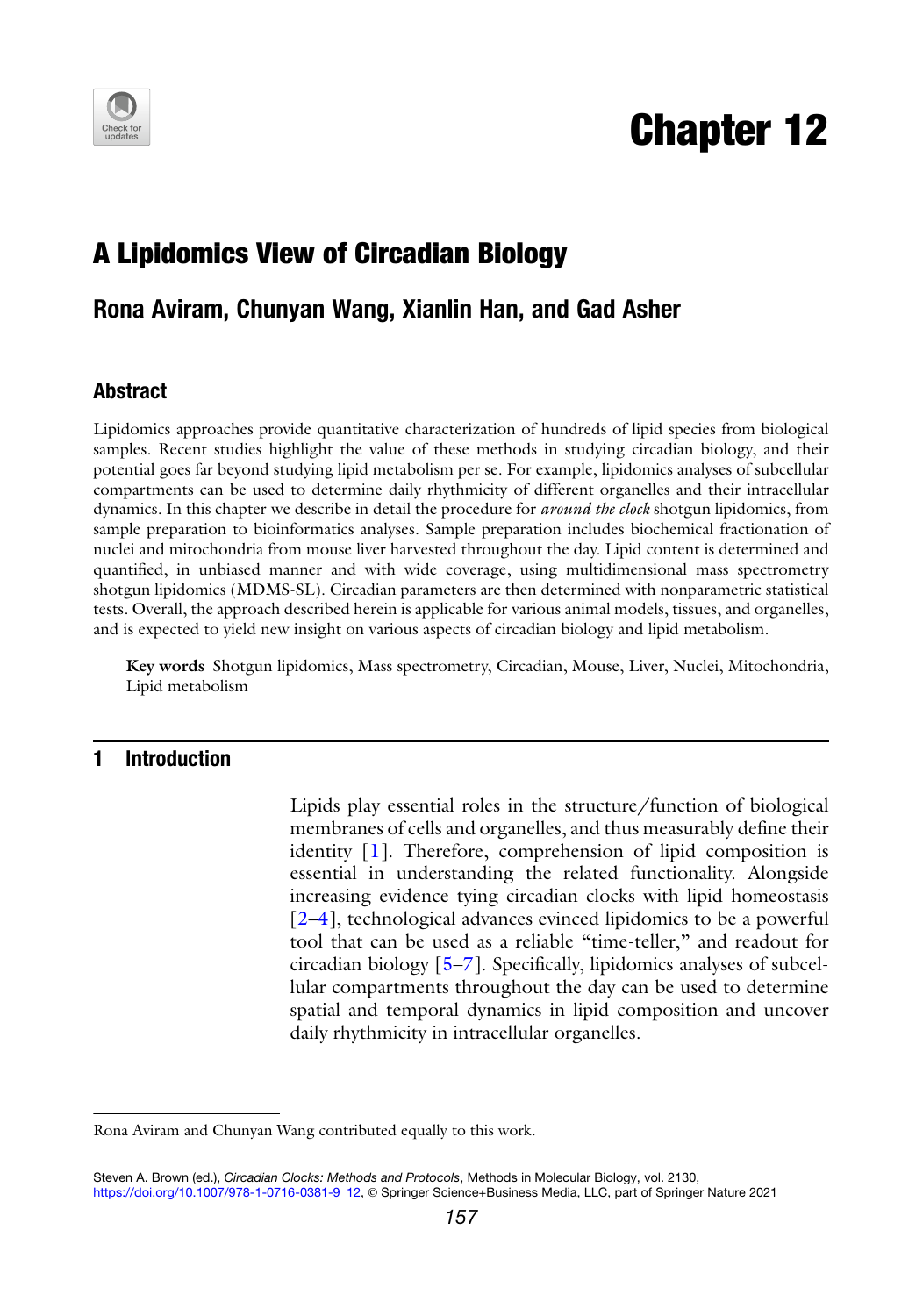We commence with a detailed description of the protocol used for biochemical isolation of nuclei and mitochondria from mouse tissue around the clock. These intracellular organelles were selected in view of their critical role in circadian biology and metabolism. The sample isolation procedure is based on multiple centrifugation steps, performed in different sucrose-based media.

Subsequently, samples are homogenized and spiked with appropriate internal standards. Lipids are extracted and analyzed by multidimensional mass spectrometry shotgun lipidomics (MDMS-SL). This technique provides quantitative measurements of >95% of the lipid mass, covering hundreds to thousands of lipid molecular species  $[8-10]$  $[8-10]$  $[8-10]$  $[8-10]$  $[8-10]$ . Depending on the nature of the biological sample, the technology described herein is expected to yield quantitative measurements of glycerophospholipids (e.g., cardiolipin, phosphatidic acid, phosphatidylcholine, phosphatidylethanolamine, phosphatidylglycerol, phosphatidylinositol, phosphatidylserine), lysoglycerophospholipids (e.g., lysocardiolipin, lysophosphatidylcholine, lysophosphatidylethanolamine), sphingolipids (e.g., ceramide and sphingomyelin) and glycerolipids such as triacylglycerols. These molecules are characterized according to class and biochemical structure: acyl-chain length and linkage type (if relevant), and degree of saturation (i.e., number of double bonds).

Finally, the circadian analysis of the daily lipid profiles is performed using statistical tests such as the one offered in JTK\_CYCLE algorithm [\[11](#page-11-7)]. Additional commonly used statistical analyses can be applied to dissect the lipid composition and dynamics of the different organelles.

The method described herein provides the lipid landscape of nuclei and mitochondria isolated from mouse liver throughout the day, and therefore can be used to monitor their "internal" time. This approach can be applied on different animal models, tissues, and organelles and thereby unravel various novel facets of circadian biology and lipid metabolism.

#### 2 Materials

| 2.1 Sample<br><b>Preparation</b>           | $*$ All instruments and reagents are to be cold during use (4 °C).<br>Since storing in cold may cause rust, preferably cool only prior<br>to use.                          |
|--------------------------------------------|----------------------------------------------------------------------------------------------------------------------------------------------------------------------------|
| 2.1.1 Nuclei Isolation<br>from Mouse Liver | Supplement all buffers with 0.5 mM DTT, 100 µM NaF, 100 µM<br>Na <sub>2</sub> VO <sub>4</sub> , 0.5 µM PMSF, and 1:500 Protease Inhibitor cocktail<br>(we use CALBIOCHEM). |
|                                            | 1. Homogenization buffer A, 0.3 M sucrose: 10 mM Hepes<br>pH 7.6, 15 mM KCl, 2 mM EDTA, 0.15 mM spermine,                                                                  |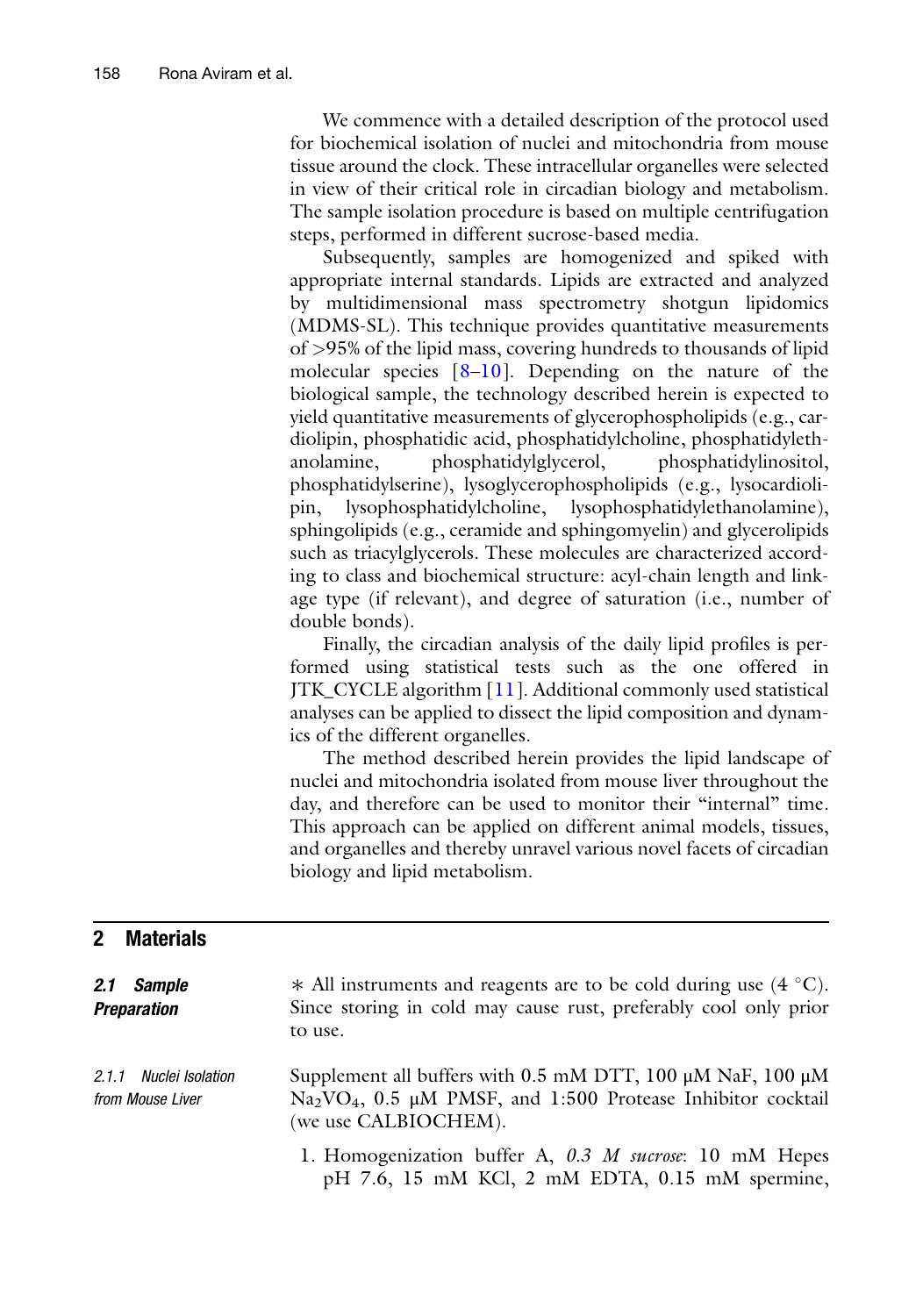0.5 mM spermidine, 10% glycerol (prepare ~4 mL per liver sample). $<sup>1</sup>$  $<sup>1</sup>$  $<sup>1</sup>$ </sup>

- 2. Homogenization buffer B, 2.2 M sucrose: 10 mM Hepes pH 7.6, 15 mM KCl, 2 mM EDTA, 0.15 mM spermine, 0.5 mM spermidine, 10% glycerol (prepare 25 mL per liver sample: 7 for homogenization, 18 for homogenate dilution).<sup>[2](#page-2-1)</sup>
- 3. Cushion buffer 2.05 M sucrose: 10 mM Hepes pH 7.6, 15 mM KCl, 2 mM EDTA, 0.15 mM spermine, 0.5 mM spermidine, 10% glycerol (prepare  $\sim$ 11 mL per liver sample).<sup>3</sup>
- 4. Isotonic buffer: 10 mM Hepes pH 7.6, 100 mM KCl, 0.15 mM spermine, 0.5 mM spermidine, 10% glycerol. Store in  $4^{\circ}$ C for up to 6 months.
- 5. Cold phosphate-buffered saline (PBS).
- 6. Swinging-bucket ultracentrifuge  $(4 \degree C)$ , we use Beckman, SW28 rotor.
- 7. Beckman ultracentrifuge polycarbonate $4$  tubes, suitable for the above rotor (40 mL volume).
- 8. Electric homogenizer (we use IKA 3720001 T-18 Ultra-Turrax Digital Homogenizer).
- 9. Dounce homogenizer: consisting of a glass tube with a tightfitting Teflon pestle (we use KONTES glass 23, 15 mL capacity at least).
- 10. Vacuum pump.
- 11. Syringe (of any kind, suitable to wash a tube as described in Subheading [3.2.1\)](#page-5-0).
- 12. Spatula.
- 13. Microtubes (1.5 mL).
- 14. Delicate paper wipes (e.g., Kimwipes).
- 2.1.2 Mitochondria Isolation from Mouse Liver
- 1. Mitochondrial Isolation Buffer (MIB): 70 mM sucrose, 200 mM mannitol, 10 mM HEPES, 1 mM EDTA, pH 7[.5](#page-2-4).<sup>5</sup> Buffer can be stored in  $4^{\circ}$ C for up to 6 months (visually check for contaminations before use, filtration is recommended).
- 2. MIB supplemented with 0.2% bovine serum albumin (BSA) fatty-acid free.<sup>[6](#page-2-5)</sup>

<span id="page-2-0"></span> $<sup>1</sup>$  Melt sucrose on a slightly warm plate, prior to addition of other ingredients. Prepare buffer in advance, at least</sup> 1 day prior to fractionation. This ensures hardening which will sustain the biological sample. This buffer can be stored in 4 °C for up to 1 month. Titer to pH with either KOH or NaOH.

<span id="page-2-1"></span><sup>2</sup> See footnote 1.

<span id="page-2-2"></span><sup>3</sup> See footnote 1.

<span id="page-2-3"></span><sup>4</sup> Polycarbonate is important for reuse of tubes, from our experience other materials might damage when reusing.

<span id="page-2-4"></span><sup>&</sup>lt;sup>5</sup>Titer with KOH to improve extraction.

<span id="page-2-5"></span><sup>&</sup>lt;sup>6</sup> Its purpose is to remove fat tissue from the sample.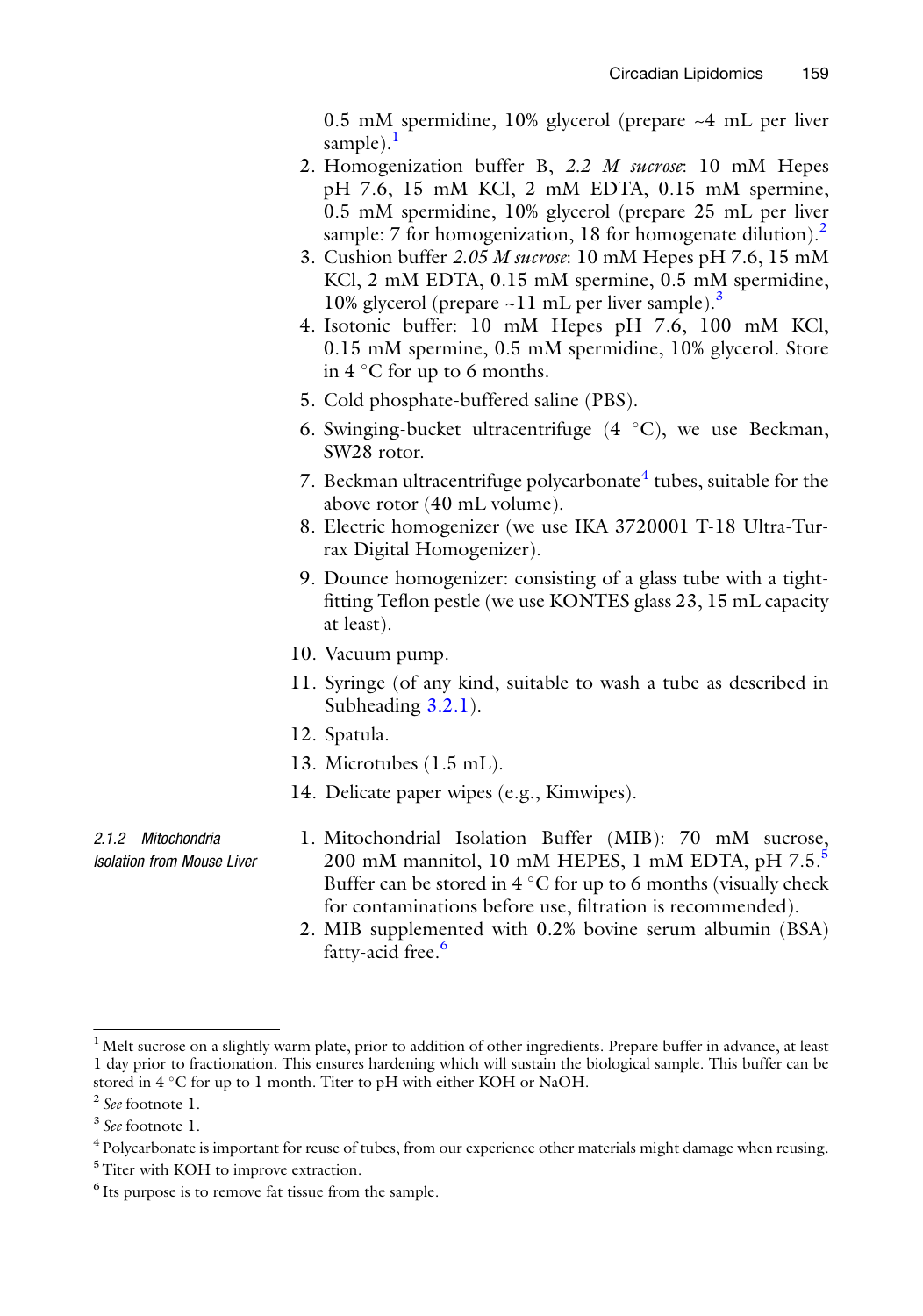2.2 Shotgun Lipidomics

| 3. Dounce homogenizer, consisting of a glass tube with a tight- |
|-----------------------------------------------------------------|
| fitting Teflon pestle (we use KONTES glass 23), use 15 mL       |
| capacity at least.                                              |

- 4. Refrigerated centrifuge  $(4 \degree C)$  with SS34 rotor.
- 5. Round bottom tubes suitable for the above rotor.
- 6. Glass rod.

Quantity of biological samples for analysis: >0.2 mg protein of nuclei or  $>0.4$  mg protein of mitochondria.<sup>7</sup>

- 1. Nano-ESI source device (TriVersa NanoMate, Advion Bioscience Ltd., Ithaca, NY, USA).
- 2. Chipsoft 8.3.1 software (TriVersa NanoMate, Advion Bioscience Ltd., Ithaca, NY, USA).
- 3. Mass spectrometer (Thermo TSQ Quantiva™ Triple Quadrupole Mass Spectrometer, San Jose, CA, USA).
- 4. Xcalibur™ software (Thermo Fisher Scientific, San Jose, CA, USA).
- 5. Kontes Microtube Pellet Pestle Rods with Motor (we use Daigger Scientific Inc., Vernon Hills, IL, USA).
- 6. 6 mL and 10 mL reusable culture tube with PTFE lined cap.
- 7. 5.75" disposable borosilicate glass Pasteur pipets (we use Thermo Fisher Scientific).
- 8. Vortex mixer.
- 9. Tabletop centrifuge.
- 10. 24 position N-EVAP nitrogen evaporator (we use Organomation Associates, Inc., Berlin, MA).
- 11. Chemical resistance 96-well microplates.
- 12. Calibrated micropipettes.
- 13. Chloroform.
- 14. Methanol.
- 15. Methyl-tert-butyl ether (MTBE).
- 16. Millipore deionized water.
- 17. Hydrochloric acid.
- 18. Glacial acetic acid.
- 19. Trimethylsilyl diazomethane solution 2.0 M in hexanes.
- 20. Lithium chloride.
- 21. Isopropanol.
- 22. Lithium hydroxide.

<span id="page-3-0"></span><sup>&</sup>lt;sup>7</sup> Else, could be performed on  $10^6$  cells, 100  $\mu$ L body fluids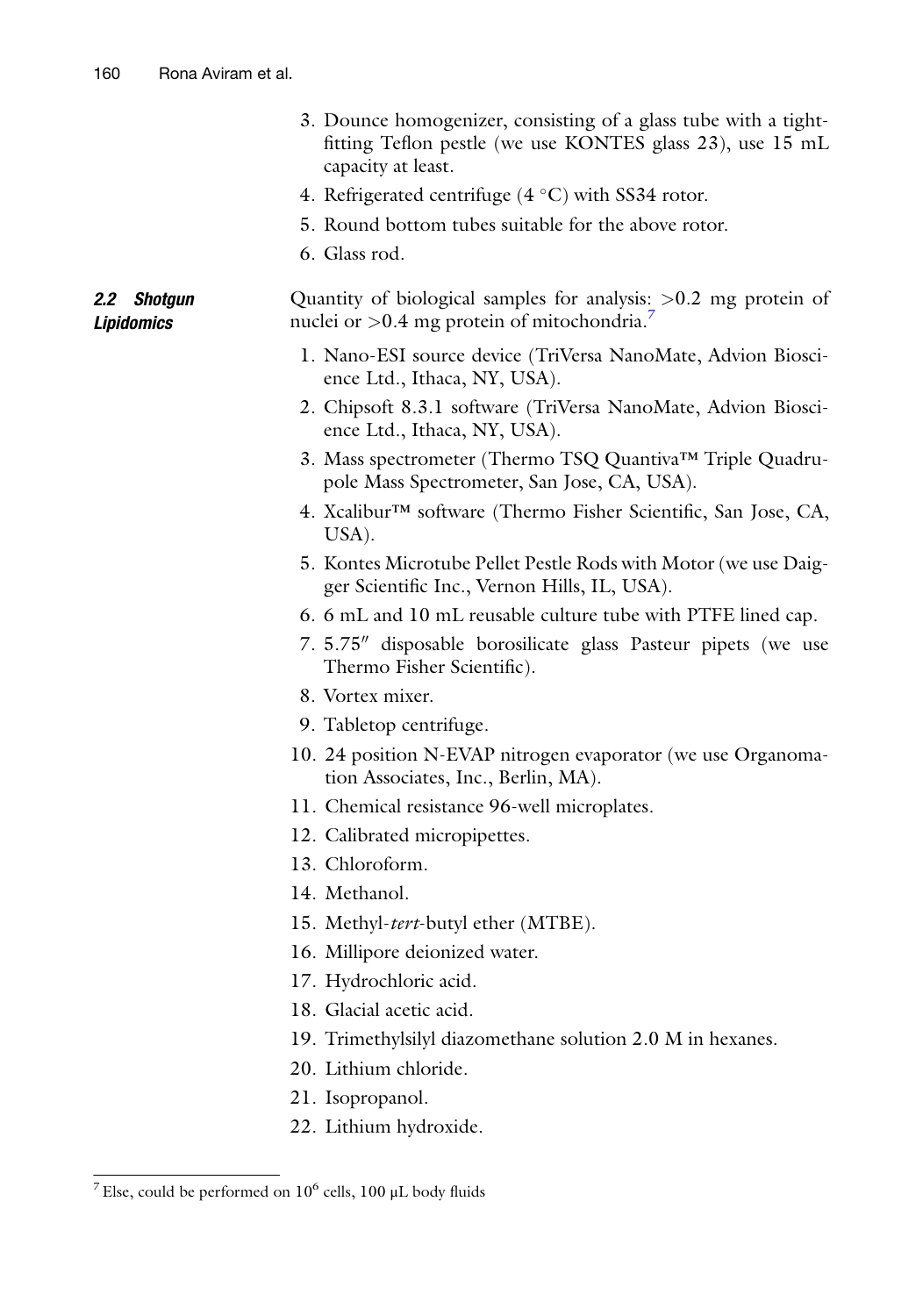- 23. BCA protein assay kit (we use Fisher Scientific).
- 24. Lipid internal standards<sup>8</sup>:
	- (a) 1,2-Dimyristoleoyl-sn-glycero-3-phosphocholine (di14:1 PC).
	- (b) 1,2-Dipalmitoleoyl-sn-glycero-3-phosphoethanolamine (di16:1 PE).
	- (c) 1,2-Dipentadecanoyl-sn-glycero-3-phosphoglycerol (sodium salt) (di15:0 PG).
	- (d) 1,2-Dimyristoyl-sn-glycero-3-phospho-L-serine (sodium salt) (di14:0 PS).
	- (e) 1,2-Dimyristoyl-sn-glycero-3-phosphate (sodium salt) (di14:0 PA).
	- $(f)$  1,1',2,2'-Tetramyristoyl cardiolipin (T14:0 CL).
	- (g)  $7,7,8,8$ -d<sub>4</sub>-Palmitic acid (d<sub>4</sub>-16:0 NEFA) (Cambridge Isotope Laboratories, Andover, MA, USA).
	- (h) N-Lauroyl sphingomyelin (N12:0 SM).
	- (i) N-Heptadecanoyl ceramide (N17:0 Cer).
	- (j) 1-Heptadecanoyl-2-hydroxy-sn-glycero-3-phosphocholine (17:0 lysoPC).
	- (k) 1-Myristoyl-2-hydroxy-sn-glycero-3-phosphoethanolamine (17:0 lysoPE).
	- (l)  $1,2,3,4$ - ${}^{13}C_4$ -Palmitoyl-L-carnitine hydrochloride ( ${}^{13}C_4$ -16:0 CN) (Sigma-Aldrich, St. Louis, MO, USA).
	- (m) Triheptadecenoin (T17:1 TAG) (Nu Chek, Inc. Elysian, MN).

#### 3 Methods

**3.1 Mice Handling** Use three-month-old C57BL male mice. Mice are housed under routine light schedule of 12-h light/dark regimen for at least 2 weeks to allow accommodation. Mice are sacrificed by cervical dislocation or carbon dioxide exposure at the desired light regimen, namely, under light/dark or dark/dark, according to the experimental aims.

#### 3.2 Liver-Organelle Isolation Livers should be harvested immediately upon sacrifice.<sup>[9](#page-4-1)</sup> Perform all stages on ice see Fig. [1](#page-5-1).

<span id="page-4-0"></span><sup>&</sup>lt;sup>8</sup>We purchase all of the lipid internal standards from Avanti Polar Lipids, Inc., Alabaster, AL, USA except if otherwise noted.

<span id="page-4-1"></span><sup>9</sup> In case of liver analysis without fractionation rapidly freeze the tissue in liquid nitrogen and keep frozen until lipidomics.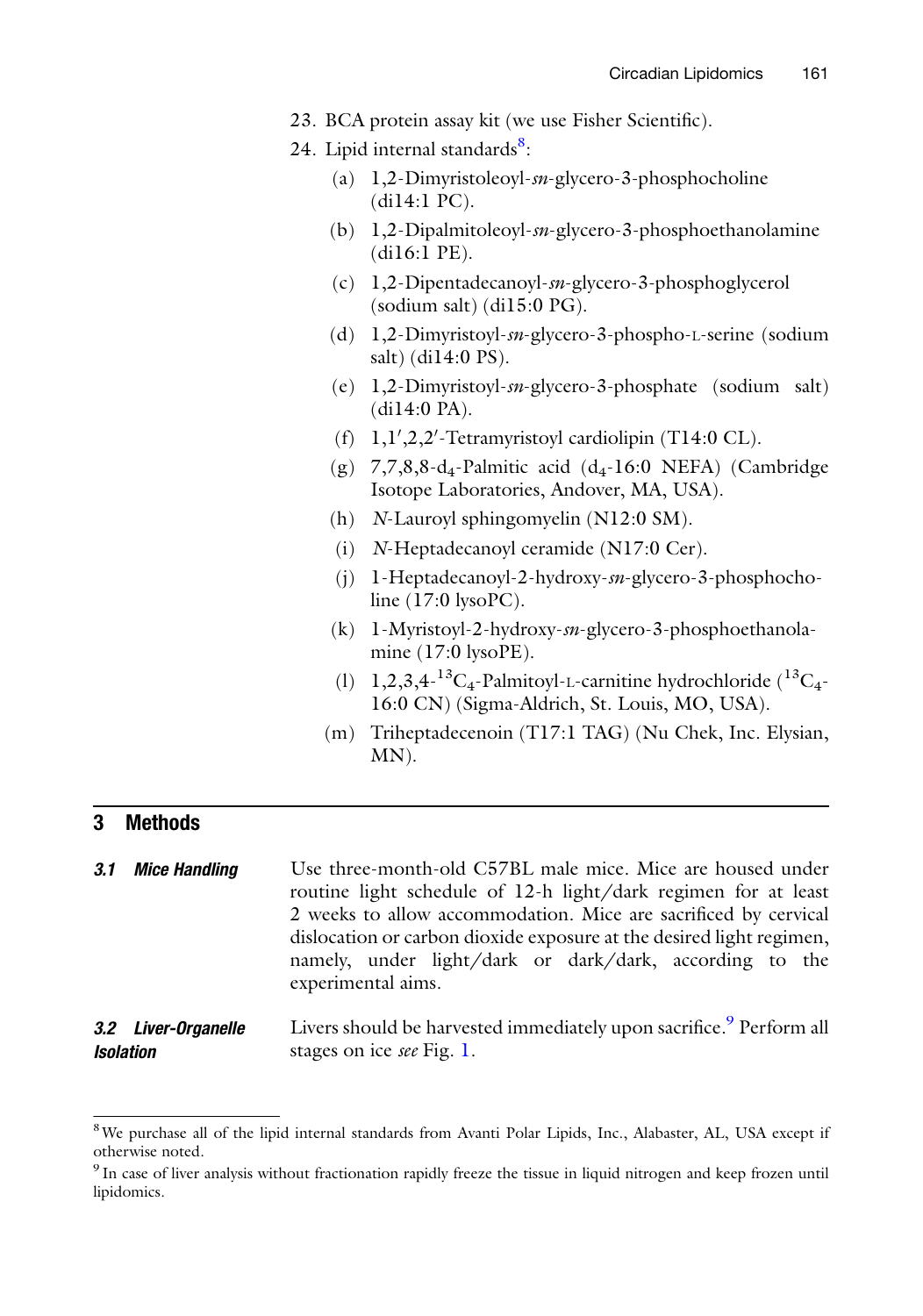<span id="page-5-0"></span>3.2.1 Nuclei Isolation from Mouse Liver<sup>[10](#page-5-2)</sup>

<span id="page-5-1"></span>

Fig. 1 General scheme of nuclear and mitochondrial fraction isolation from mouse liver. The isolation procedure is based on multiple centrifugation steps, performed in different sucrose-based media. Nuclei isolation can be done with a liver which has been frozen in  $-80$  °C, while for mitochondria only fresh liver is to be used. For whole liver analysis without fractionation rapidly freeze the tissue in liquid nitrogen and keep frozen until lipidomics

- 1. Rinse liver in cold PBS.
- 2. Place liver sample in glass homogenizer tube, complete volume to 5 mL with 0.3 M sucrose Homogenization buffer A (i.e., add  $-4$  mL).
- 3. Add 7 mL of 2.2 M sucrose Homogenization buffer B.
- 4. Homogenize liver using tight fitting pestle at 1150–1200 rpm (according to IKA motor setup). Run through the sample with three vertical motions. Avoid air bubbles.
- 5. Following homogenization, add 18 mL of 2.2 M Homogenization buffer B.
- 6. Shake vigorously by hand.
- 7. Prepare Beckman ultracentrifugation tube with 10.5 mL Cushion buffer 2.05 M sucrose.
- 8. Softly place the sample on top of the Cushion.<sup>[11](#page-5-3)</sup>
- 9. Centrifuge for 1 h, at  $48,490 \times g$ , at  $4^{\circ}$ C.

<span id="page-5-3"></span>

<span id="page-5-2"></span><sup>&</sup>lt;sup>10</sup> Nuclei isolation can be done with a liver which has been frozen in  $-80$  °C.<br><sup>11</sup> This is a crucial step: materials must be very cold to avoid turbulence. Transfer the sample in slope, gently on the wall of the tube. The two phases must not mix, this would destroy the separation. If mixture occurs cease immediately and resume with the rest of the sample on top of a new Cushion. The mixed samples cannot be used.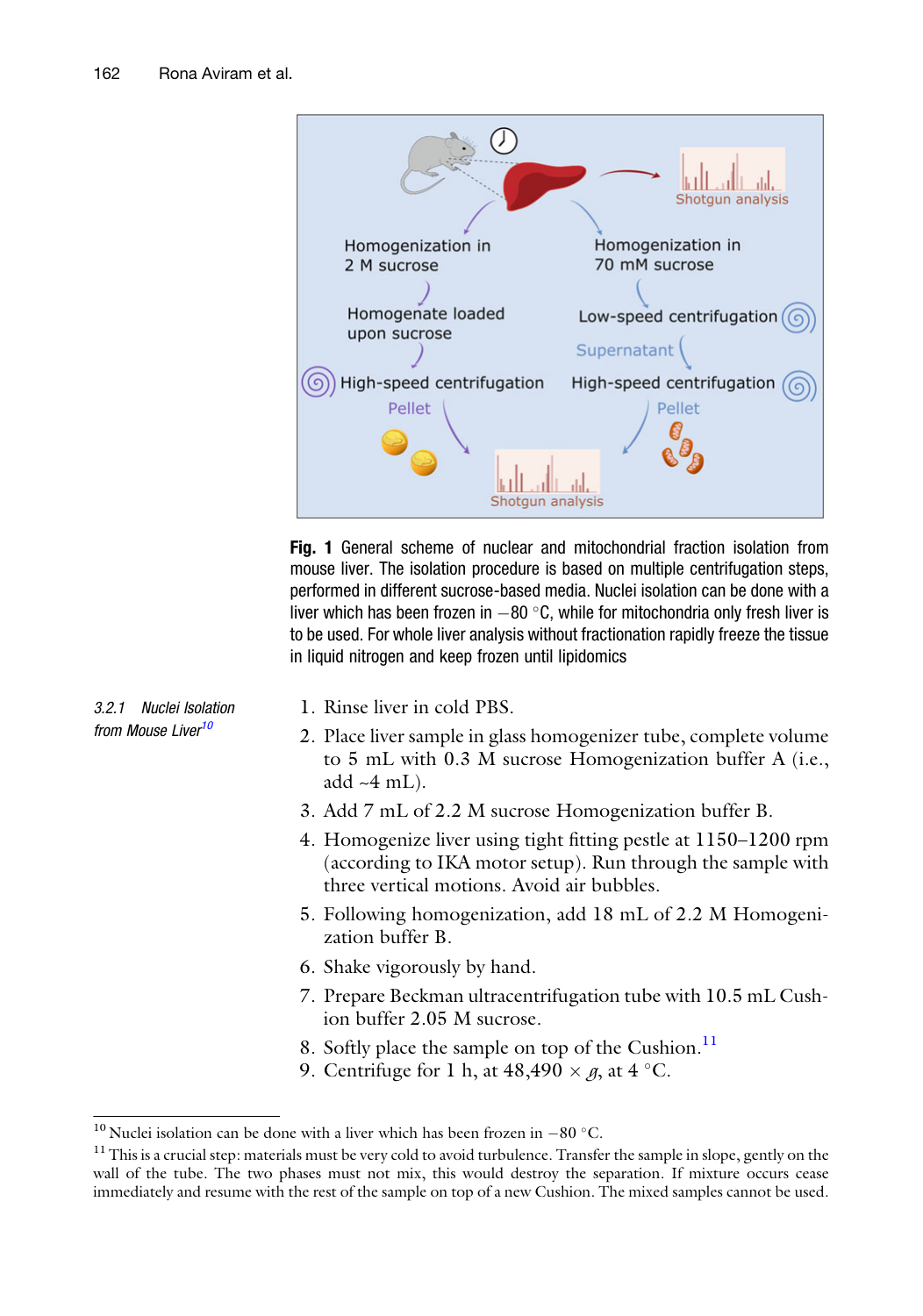- 10. Remove the upper fat layer (using spatula or other instrument of choice).
- 11. Remove the red fraction with vacuum.<sup>[12,](#page-6-0)[13](#page-6-1)</sup>
- 12. Keep tube inverted to drain the remaining liquids. While inverted, wash the walls of the tubes with DDW (it is easy done using a syringe<sup>14</sup>) and dry the water with delicate paper.
- 13. Resuspend pellet in ~0.2 mL Isotonic buffer and transfer to Microtubes tubes  $(1.5 \text{ mL})$ .<sup>[15](#page-6-3)</sup>
- 14. Freeze samples in  $-80$  °C and store for lipidomics analyses.

3.2.2 Mitochondria Isolation from Mouse I iver<sup>[16](#page-6-4)</sup>

- 1. Rinse liver in cold Mitochondrial Isolation Buffer (MIB) several times to remove blood.
- 2. Mince liver using razor or scissors in 3 mL MIB supplemented with 0.2% BSA, and transfer the sample to the glass tube.
- 3. Use Teflon Dounce to homogenize the sample, stroke up and down two times.<sup>[17](#page-6-5)</sup>
- 4. Add 15 mL MIB and transfer<sup>[18](#page-6-6)</sup> homogenate to centrifuge tubes.
- 5. Centrifuge at 600  $\times$  g, for 10 min, at 4 °C.
- 6. Following centrifugation use a pipet to extract the middle fraction.<sup>19</sup> Move this desired fraction to a clean Move this desired fraction to a clean centrifuge tube.
- 7. Centrifuge at 7000  $\times$  g, for 15 min, at 4 °C.
- 8. Remove supernatant and resuspend pellet in 10 mL MIB.
- 9. Centrifuge at 7000  $\times$  g, for 15 min, at 4 °C.<sup>[20](#page-6-8)</sup>
- 10. Remove sup and resuspend pellet in 100 μL MIB.
- 11. Freeze samples in  $-80$  °C, and store for lipidomics analyses.

#### **3.3 Lipid Extraction** Perform stages 1 and 2 on ice.

1. Homogenize sample<sup>[21](#page-6-9)</sup> in 500  $\mu$ L cold PBS for 1 min using the pellet pestle rods with cordless motor at 2000–3000 RPM.

<span id="page-6-0"></span><sup>&</sup>lt;sup>12</sup> This contains crude cytosolic fraction, which, if desired, can be used for western blot. In that case, collect with a pipette and store at  $-80$  °C until use.

<span id="page-6-1"></span> $13$  Vacuum far from the pellet, tilt tube to distance the liquid from the pellet.

<span id="page-6-2"></span><sup>&</sup>lt;sup>14</sup> Avoid scratching the tube for further use

<span id="page-6-3"></span><sup>&</sup>lt;sup>15</sup> For maximal yield first resuspend in half the volume, transfer it, and thoroughly collect the remaining pellet with the rest.

<span id="page-6-4"></span><sup>&</sup>lt;sup>16</sup> Only fresh liver is to be used, mitochondria do not fractionate well from frozen liver.

<span id="page-6-5"></span><sup>&</sup>lt;sup>17</sup> Manual homogenization; Avoid creating vacuum force and/or air bubbles!

<span id="page-6-6"></span><sup>&</sup>lt;sup>18</sup> For maximal yield first resuspend in half the volume, transfer it, and thoroughly collect the remaining pellet with the rest.

<span id="page-6-8"></span><span id="page-6-7"></span><sup>&</sup>lt;sup>19</sup> Avoid the fat layer on top and the lower layer at the bottom. Aim for  $\sim$ 10–13 mL to be on the safe side. <sup>20</sup> Steps 8 and 9 are an optional wash, we perform it.

<span id="page-6-9"></span><sup>&</sup>lt;sup>21</sup> Equivalent to 10–20 mg wet weight of tissue or  $\sim$ 1  $\times$  10<sup>6</sup> cells.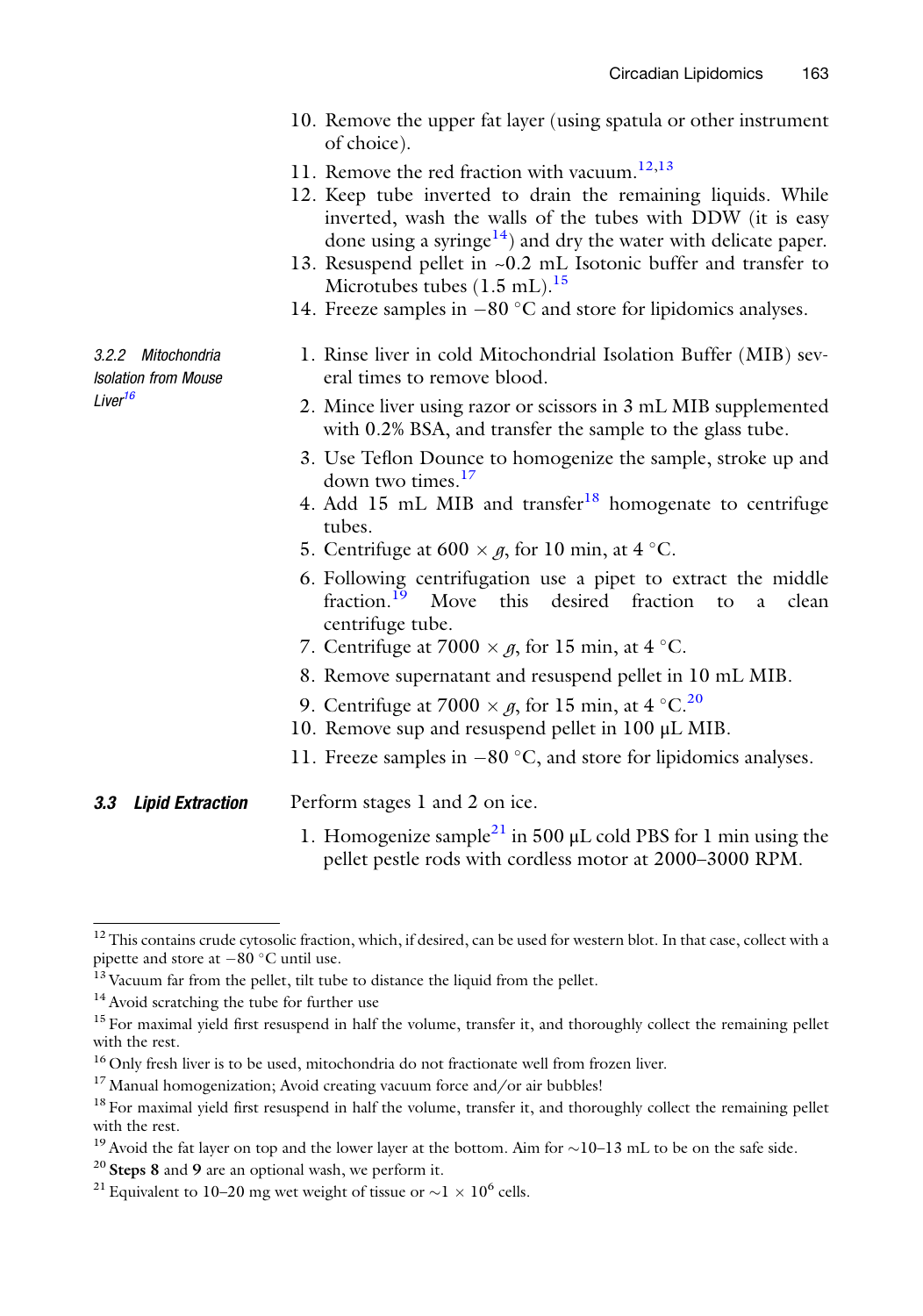- 2. Perform protein assay with 5–10 μL aliquot of homogenate for each sample.
- 3. Prepare a mixture of internal standards: di14:1 PC, di16:1 PE, di15:0 PG, di14:0 PS, di14:0 PA, T14:0 CL, d4-16:0 NEFA, N12:0 SM, N17:0 Cer, 14:0 lysoPE, 13C4-16:0 carnitine, 17:0 lysoPC, and  $T17:1$  TAG.<sup>[22](#page-7-0)</sup>
- 4. Transfer a precise volume of homogenate of each sample into a disposable culture borosilicate glass tube (10 mL). Add the premixture of internal standards, based on the protein content of the transferred homogenate sample.<sup>[23](#page-7-1)</sup>
- 5. Prepare extraction solvent using: chloroform/methanol (1/1,  $v/v$ ) (solvent A), chloroform (solvent B), and 10 and 50 mM lithium chloride solutions.
- 6. For extraction add 4 mL solvent A to the 10 mL glass tube from step 3, and 2 mL 50 mM LiCl. Cap the tubes and vortex for 20 s.
- 7. Centrifuge at  $4000 \times g$ , for 10 min, at  $4^{\circ}$ C.
- 8. Collect the bottom layer to a new borosilicate glass tube,  $24$  and add 2 mL solvent B to the residual top layer. Cap the tubes and vortex them for 20 s.
- 9. Centrifuge at  $4000 \times g$ , for 10 min, at  $4^{\circ}$ C.
- 10. Collect the bottom layer and combine it with that collected in step 7.
- 11. Evaporate the combined chloroform layers under a nitrogen stream.
- 12. Resuspend individual residue in step 10 with 4 mL of solvent A, and add 2 mL of 10 mM LiCl. Cap the tubes and vortex them for 20 s.
- 13. Repeat steps 8–12.
- 14. Resuspend individual lipid extract residue from step 12 with solvent A in a volume of  $200 \mu L/mg$  protein in original sample.
- 15. Store the samples at  $-20$  °C until MS analysis.

<span id="page-7-0"></span><sup>&</sup>lt;sup>22</sup>The stock solution of each single internal standard is prepared in chloroform/methanol (1:1,  $v/v$ ) with a concentration approximately 1 mg/mL. The amount of each single lipid species in the premixture is based on the abundance of the corresponding lipid class in the samples. The molecular species of internal standards are selected because they represent <0.1% of the endogenous cellular lipid mass levels as predetermined by ESI-MS lipid analysis.

<span id="page-7-1"></span><sup>23</sup> See footnote 22.

<span id="page-7-2"></span><sup>&</sup>lt;sup>24</sup> In order to eliminate the contamination from the top layer (aqueous phase) to the bottom phase, insert the glass Pasteur pipet into the upper layer with slowly air bubbling until the pipet inserts into the bottom layer, which could avoid the upper layer liquid going into the pipet. When taking the glass pipet out from the upper layer, touch the outside of the pipet on the edge of the glass tube, and quickly transfer the bottom layer to a new glass tube.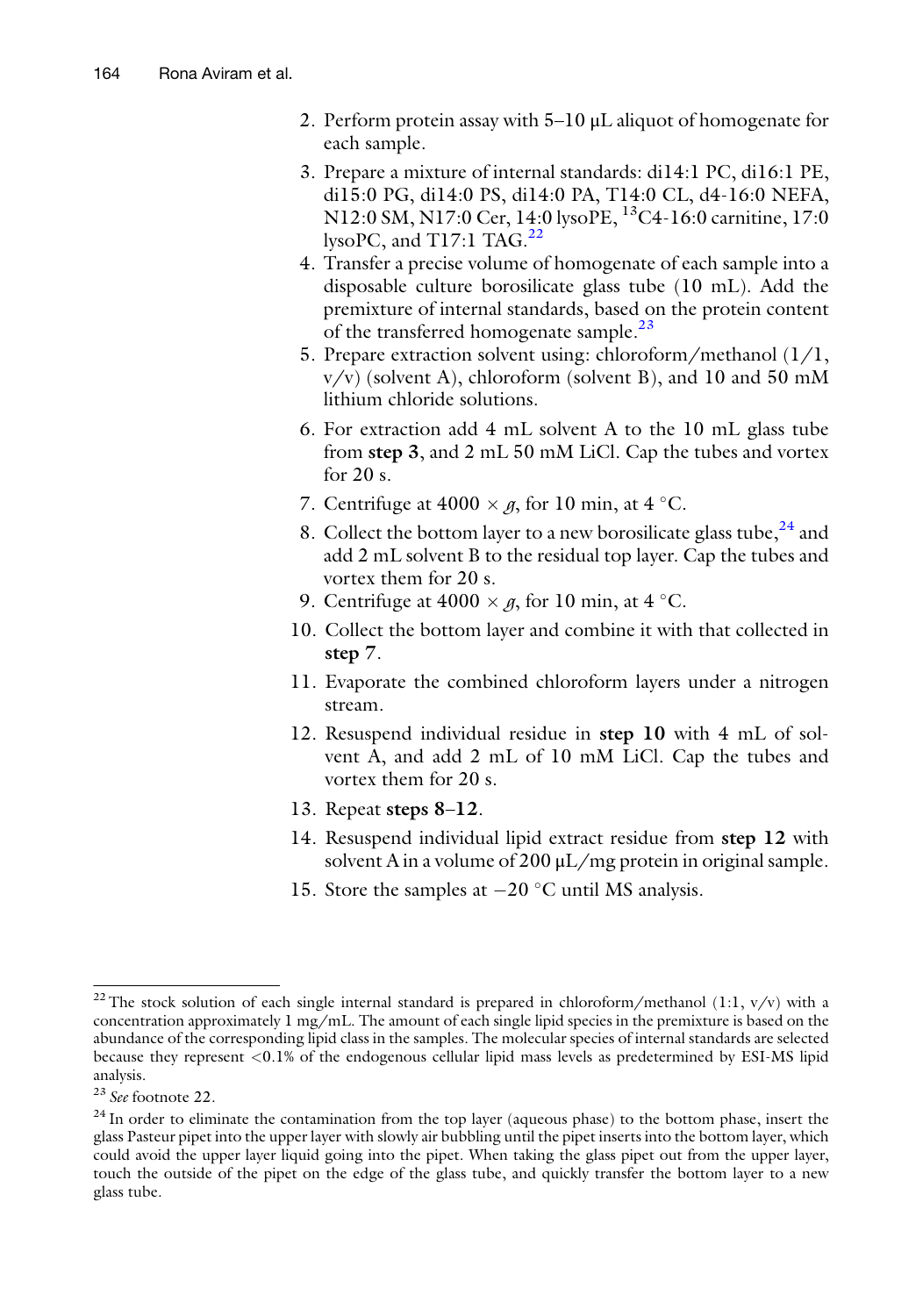3.4 Mass **Spectrometric** Analysis of Lipids

- 1. Dilute each lipid extract solution prepared to  $\lt 50 \mu M$  of total lipids with chloroform/methanol/isopropanol (1:2:4, v/v/v) with or without LiOH (2–6%) in a Teflon-coated 96-well microplate.<sup>25</sup>
- 2. Set the ionization voltage of the nanospray ionization source at 1.15 kV in the positive-ion mode,  $-1.15$  kV in the negativeion mode, and gas pressure at 0.55 psi. Nanospray ionization for each sample is performed by a customized sequence sub-routine operated under the Chipsoft software.<sup>[26](#page-8-1)</sup>
- 3. For mass spectrometric analysis, collect 2-min duration of signal averaging in the profile mode for each survey MS scan.<sup>2</sup> For tandem mass spectrometric analysis, set collision gas pressure at 1.0 mTorr, vary collision energy with the class of lipids, and collect a 3–5 min period of signal averaging in the profile mode for each tandem MS spectrum, including PIS and NLS, which are sensitive and specific to the lipid class or the category of lipid classes of interest  $[10]$  $[10]$  $[10]$ . All of the mass spectra are automatically acquired by a customized sequence subroutine operated under Xcalibur software.
- 4. Processing of MS analysis data including ion peak selection, data transferring, baseline correction, peak intensity comparison, and quantification is conducted by self-programmed Microsoft Excel macros [[14\]](#page-11-8).

3.5 Mass Spectro<!– [spi]break--?>metric Data Processing and Analysis

See Fig. [2.](#page-9-0)

- 1. Loading the data: Tabular raw data from the mass spectra are transferred by self-programmed software directly from the Xcalibur-operated system.
- 2. Baseline correction: Mass spectrometry data usually show a varying baseline caused by the chemical noise in the matrix. The baseline levels of the tabular raw data from the mass spectra are the sum of baseline drift and noise level. The baseline drift is determined by averaging a number of lowest ion intensities. The noise level is determined based on the fact that an accelerated intensity change exists from the noise to signal [[15\]](#page-11-9). The

<span id="page-8-0"></span><sup>&</sup>lt;sup>25</sup>The total lipid concentration of a lipid extract can be estimated through the protein content or on the basis of the lipid analysis results from previous experiments [[12](#page-11-3)]. This knowledge is useful for estimation of the concentrations of total lipids from different lipid extracts to prevent lipid aggregation during analysis through mass spectrometry. The lithium hydroxide is made of 80-time dilution of a saturated methanol solution.

<span id="page-8-1"></span><sup>&</sup>lt;sup>26</sup> Since sample ionization (ChipSoft) and spectral collection (Xcalibur) are operated with two separate software programs, the ionization polarity and time controlled by the ChipSoft should be matched to those of the mass spectrometer. The mass spectrometer is triggered to start collecting spectra with the start of the nanospray.

<span id="page-8-2"></span> $27$  For the triple-quadrupole mass spectrometer, the first and third quadrupoles are used as independent mass analyzer with a mass resolution of 0.7 Th, and the second quadrupole serves as a collision cell for tandem mass spectrometry [\[13\]](#page-11-10). For the analysis of cardiolipin, a high-resolution mass spectrometer (at least  $\Delta m$  10,000 full width at half maximum, FWHM) is applied to detect and differentiate the doubly charged ions.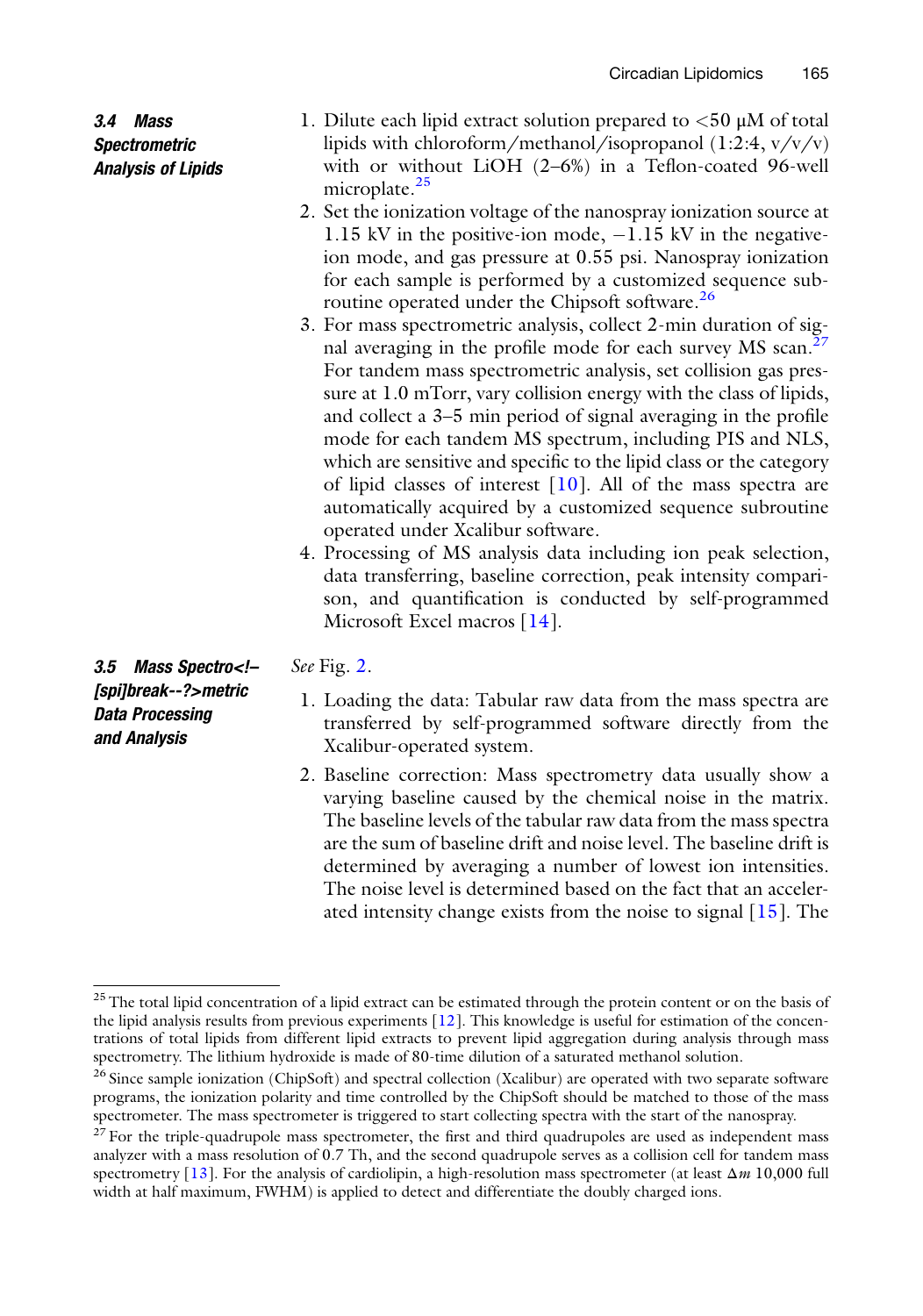<span id="page-9-0"></span>

Fig. 2 Representative lipid measurements from ZT0 to ZT20, (ZT, Zeitgeber Time). (a) The mass spectrometry peaks of internal standard 17:0 ceramide (m/z 550, red circles) and of 24:1 ceramide (m/z 646, green circles) can represent their relative amounts. (b) The daily accumulation profile of 24:1 Ceramide as determined from the mass spectrometry data

precisely determined baseline level is deduced from the raw data for identification and quantification of lipid molecules.

- 3. Peak finding: An ion peak list of the molecular species in a lipid class of interest present in the analyzed lipid extract is generated by matching the  $m/z$  values of the detected ion peaks after baseline correction in the specific scan mode (i.e., PIS or NLS) with those of the candidate species in the established database of lipid molecules. This peak list represents all the detectable lipid species of each specific lipid class, containing the information about the total number of carbon atoms and the total number of double bonds in the aliphatic chain(s).
- 4. Acyl chain identification: Identification of acyl chain moieties is achieved by loading all PIS or NLS data represent different length and saturation of fatty acyl chains. The restriction of the total number of carbon atoms and the total number of double bonds present in the acyl chains for each individual species are identified by combination of the determined paired aliphatic chains.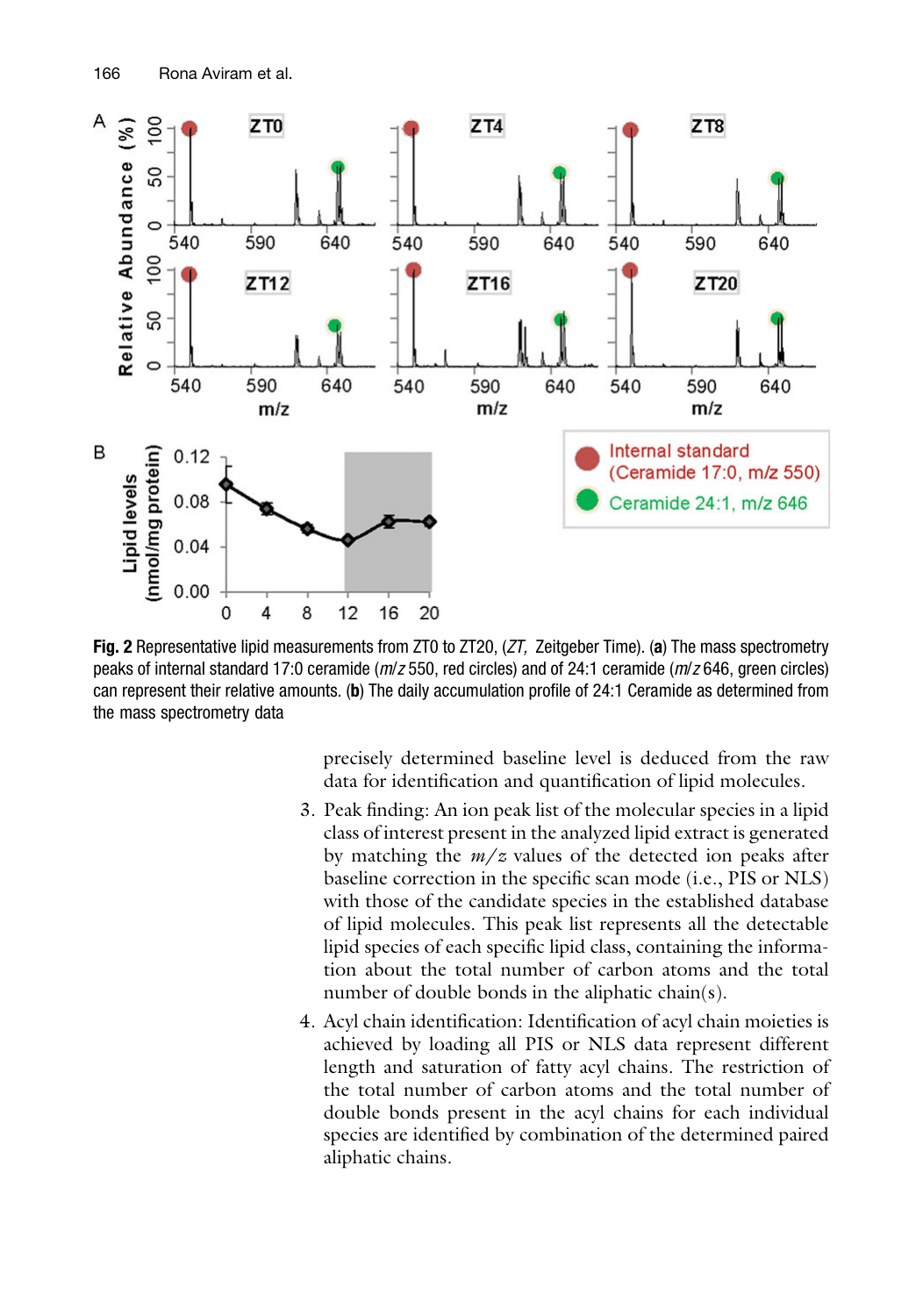- 5. Deisotoping of electrospray mass spectra: Before quantification of lipid molecular species of interest, two types of  $^{13}$ C isotope effects need to be considered  $[8, 16]$  $[8, 16]$  $[8, 16]$  $[8, 16]$ . The first type of effect comes from the different carbon number between a given molecular species and the selected internal standard used. The second type of effect is from the overlapping of the ion peak of the species of interest ( $m/z = M$ ) with the <sup>13</sup>C isotope peak of another species containing an additional double bond (m/  $z = M-2$ .<sup>[28](#page-10-0)</sup>
- 6. Quantification of the identified individual molecular species is performed either in a single-step or two-step procedure. An algorithm first determines whether or not overlapping or low-abundance peaks are found in the peak list of interest. If the answer is no, then the quantification is performed for the abundant and nonoverlapping peaks by direct ratiometric comparison to the ion peak intensity of the selected internal standard of the class in the survey MS scan after baseline correction and removal of  $^{13}$ C isotope effects [[10](#page-11-6)].
- 7. If either overlapping or low-abundance peaks are found in the peak list of interest, the two-step quantification is performed for quantification of lipid molecules. The determined nonoverlapping and abundant species plus the exogenously added internal standard are the candidate standards for the second step of quantification. The corrected ion peak intensities of the overlapping and/or low-abundance species from the classspecific PIS or NLS are used to quantify these species by ratiometric comparison with the ion-peak intensities of the candidate standards  $[10]^{29}$  $[10]^{29}$  $[10]^{29}$  $[10]^{29}$  $[10]^{29}$  (Fig. [2\)](#page-9-0).

3.6 Lipidomics and Circadian Analyses So far, a method for obtaining the daily lipid profiles of two subcellular fractions has been described. Assessing the biological implications should be performed on a case specific basis. The circadian rhythmicity of the lipids can be evaluated using different nonparametric statistical tests that are widely used in studying rhythmicity of mRNA transcript levels for example. Specifically, for determining the circadian periodicity we apply the JTK\_CYCLE algorithm [[11](#page-11-7)] with the following parameters; a window of 24 h,  $p$  value <0.05 for statistical significance. This methodology enabled us to uncover

<span id="page-10-0"></span><sup>&</sup>lt;sup>28</sup>The isotope effects from other atoms (such as hydrogen, nitrogen, or phosphorus) are usually neglected due to extremely low abundance of its isotope or very small differences between the analyzed species and the selected internal standard.

<span id="page-10-1"></span><sup>&</sup>lt;sup>29</sup>The differences in the number of total carbon atoms and the number of total double bonds present in fatty acyl chains of each individual species from those of the selected standards can be considered as two important variables with multivariate least-square regression to determine the correction factors for each individual molecular species for the second-step quantification. The linear dynamic range of quantification is extended dramatically by using this second step to quantify the overlapping and/or low-abundance species with one or more MS/MS scans through reduce background noise, increase S/N ratios of low-abundance species, and filter the overlapping molecules with class-specific PIS or NLS.